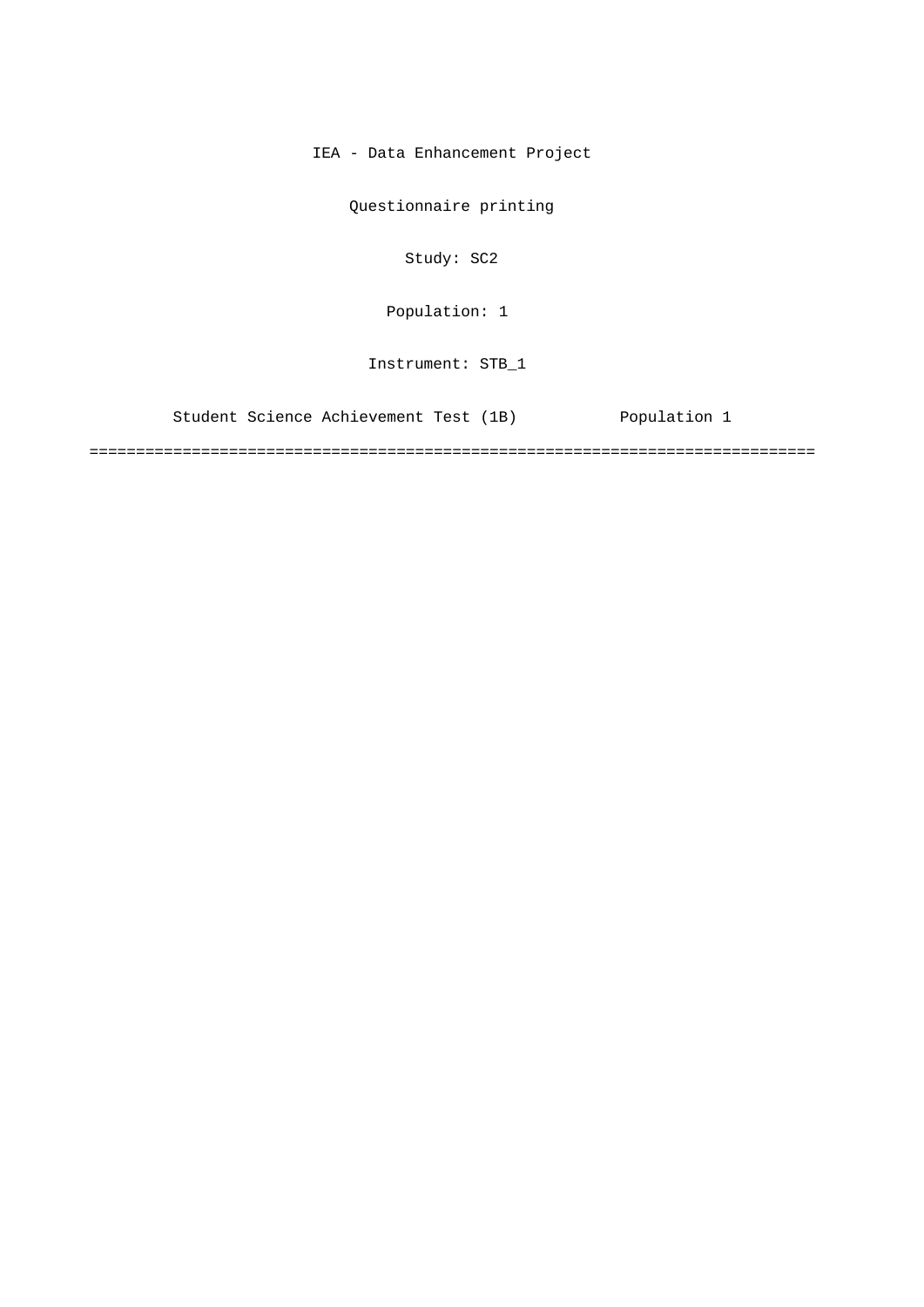| 1<br>A balloon is placed over the mouth of a bottle. The bottle is then<br>heated by placing it in a dish of hot water. After a short time the<br>balloon gets bigger. |                                                                                                                                                                                     |                                                 |                                                                                                                                                                                                    |  |
|------------------------------------------------------------------------------------------------------------------------------------------------------------------------|-------------------------------------------------------------------------------------------------------------------------------------------------------------------------------------|-------------------------------------------------|----------------------------------------------------------------------------------------------------------------------------------------------------------------------------------------------------|--|
|                                                                                                                                                                        | [ Picture of Before heating] [ Picture of During heating]<br>Why does the balloon get bigger?                                                                                       |                                                 |                                                                                                                                                                                                    |  |
|                                                                                                                                                                        |                                                                                                                                                                                     |                                                 |                                                                                                                                                                                                    |  |
|                                                                                                                                                                        | Α<br>B<br>C<br>D<br>Е                                                                                                                                                               |                                                 | The air in the bottle expands.<br>The air in the bottle contracts.<br>The air pressure inside the bottle decreases.<br>The air pressure outside the bottle decreases.<br>The glass bottle expands. |  |
| P1B01                                                                                                                                                                  |                                                                                                                                                                                     |                                                 |                                                                                                                                                                                                    |  |
| 2                                                                                                                                                                      | A magnet is hanging by a piece of string. The magnet always stops<br>with one end pointing to the North. What causes this?                                                          |                                                 |                                                                                                                                                                                                    |  |
|                                                                                                                                                                        | Α<br>В<br>C<br>D<br>Е                                                                                                                                                               | gravity<br>light<br>heat<br>magnetism<br>energy |                                                                                                                                                                                                    |  |
| P1B02                                                                                                                                                                  |                                                                                                                                                                                     |                                                 | ____________                                                                                                                                                                                       |  |
| 3                                                                                                                                                                      | The graph below shows the progress made by an ant moving along a<br>straight line. If the ant keeps moving at the same rate, what will<br>be its distance at the end of 30 seconds? |                                                 |                                                                                                                                                                                                    |  |
|                                                                                                                                                                        | Α                                                                                                                                                                                   | 5 cm                                            | ^ Distance in cm (centimetres)                                                                                                                                                                     |  |
|                                                                                                                                                                        | В                                                                                                                                                                                   | 6 cm                                            | $7 - -$<br>the contract of the contract of                                                                                                                                                         |  |
|                                                                                                                                                                        | $\mathsf{C}$                                                                                                                                                                        | 20 cm                                           | 6 –                                                                                                                                                                                                |  |
|                                                                                                                                                                        | D                                                                                                                                                                                   | 30 cm                                           | 5.                                                                                                                                                                                                 |  |
|                                                                                                                                                                        | Е                                                                                                                                                                                   | 35 cm                                           | 4<br>3                                                                                                                                                                                             |  |
|                                                                                                                                                                        |                                                                                                                                                                                     |                                                 | $2 - - - -$                                                                                                                                                                                        |  |
|                                                                                                                                                                        |                                                                                                                                                                                     |                                                 | $1 - - - - - -$                                                                                                                                                                                    |  |
|                                                                                                                                                                        |                                                                                                                                                                                     |                                                 | 0 /---+--+--+--+--+--+--+-><br>5 10 15 20 25 30 35<br>0<br>Time in seconds                                                                                                                         |  |
| P1B03                                                                                                                                                                  |                                                                                                                                                                                     |                                                 |                                                                                                                                                                                                    |  |
|                                                                                                                                                                        |                                                                                                                                                                                     |                                                 |                                                                                                                                                                                                    |  |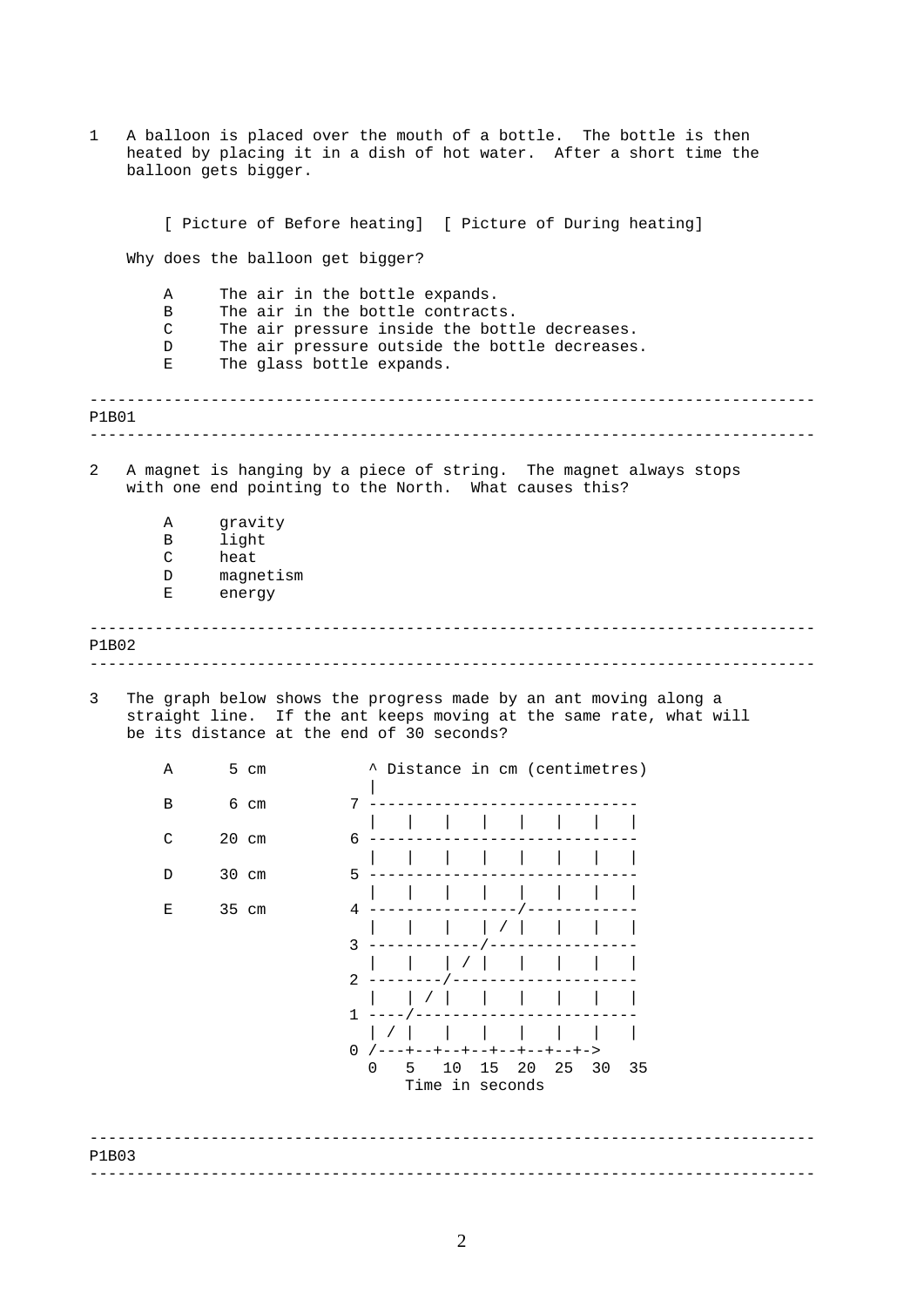------------------------------------------------------------------------------ ------------------------------------------------------------------------------ ------------------------------------------------------------------------------ ------------------------------------------------------------------------------ ------------------------------------------------------------------------------ ------------------------------------------------------------------------------ ------------------------------------------------------------------------------ ------------------------------------------------------------------------------ 4 What is the Sun? A a planet B a star C a comet D a moon E a meteor P1B04 5 When this caterpillar [ Picture ] becomes an adult, what will it look like? [ 5 diagrams: cricket, butterfly, bat, grasshopper, frog ] A Diagram 1 B Diagram 2 C Diagram 3 D Diagram 4 E Diagram 5 P1B05 6 When a person sees something, what carries the message from the eyes to the brain? A arteries B glands C muscles D nerves E veins P1B06 7 A baby chick grows inside an egg for 21 days before it hatches. Where does the baby chick get its food before it hatches? A It is fed by the mother hen. B It doesn't need any food. C It makes its own food. D It uses food stored in the eqq. E It eats the egg shell. P1B07